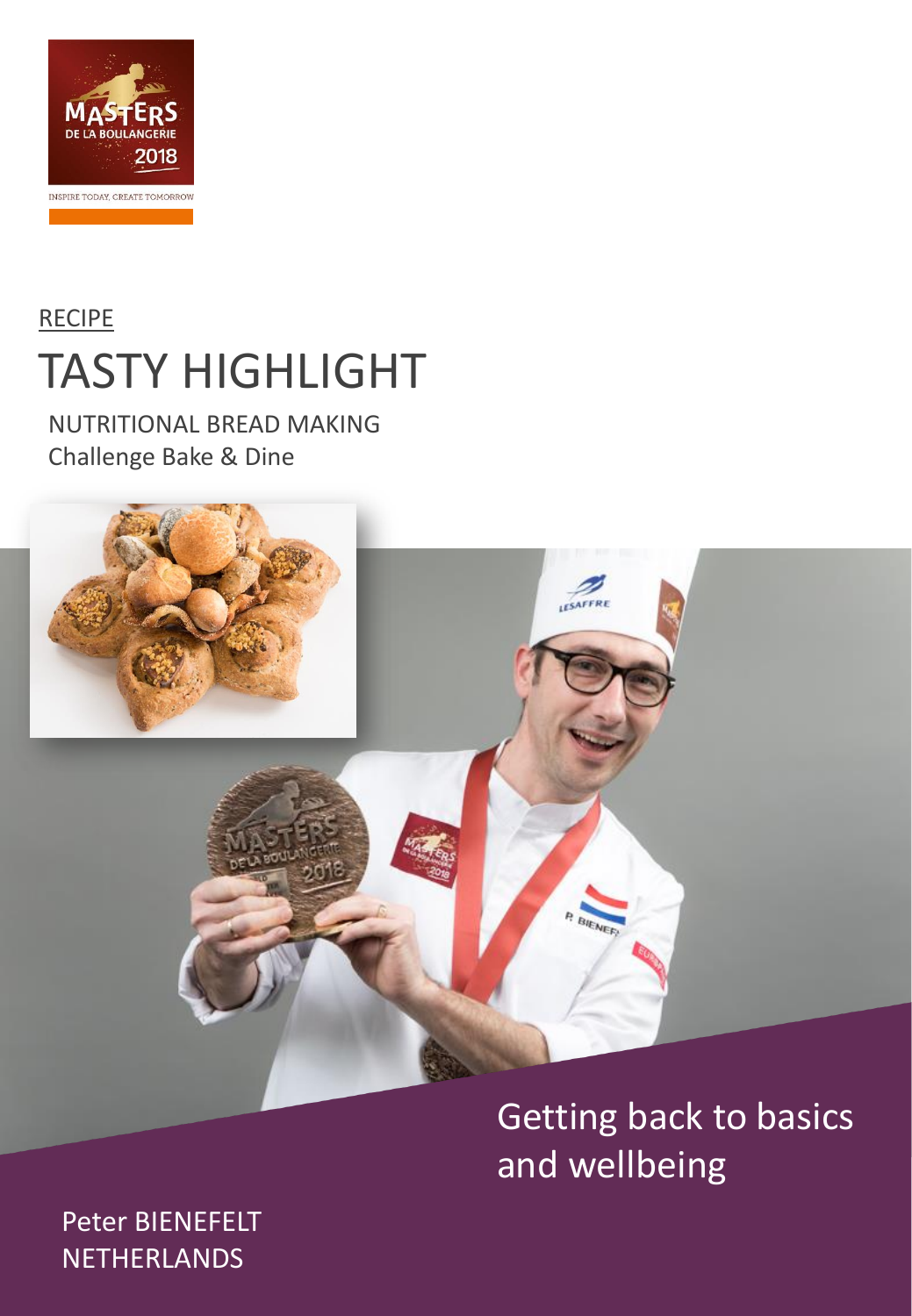# "Bake and Dine" Challenge (1)

## **The "bread takes center plate"**

### **Description**

#### **Name of the dish**

Tasty Highlight

#### **Explanation**

A product which ensures the table looks completely dressed and complemented. A real eye catcher which justifiably wants to claim its place and which all dinner participants will instantly feel curious about. In addition to its striking shape, the product also boasts various flavours, such as hearty, sweet and neutral. This ensures the bread can fit in with all dinner courses and can be enjoyed in its entirety.



### **Nutritional interest**

#### **Nutrition claims**

- No added salt, plus the water is the only salt element and has resulted in a 40% salt content reduction.
- Source of Omega 3 fatty acids.
- The long process results in an easily digestible product.

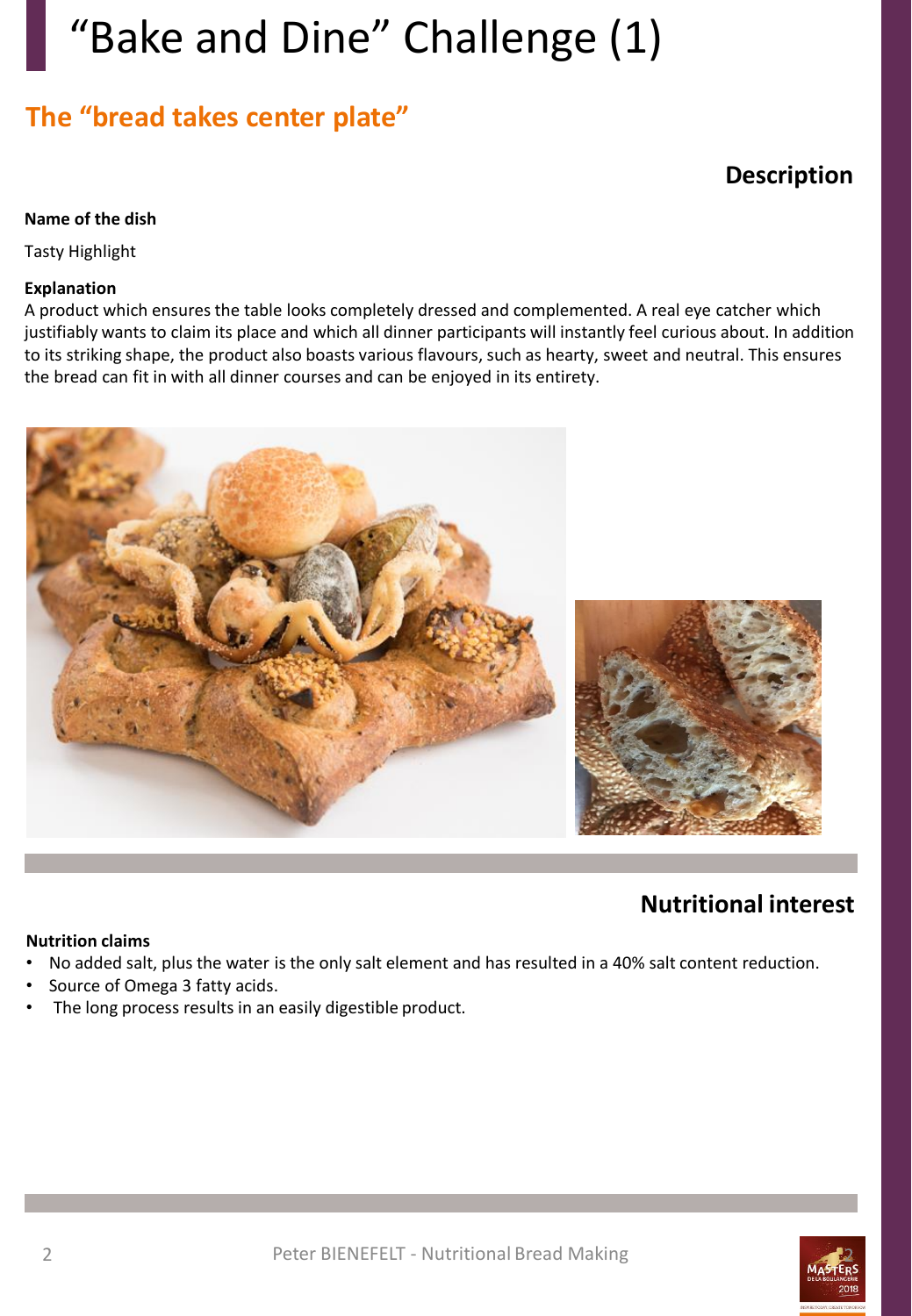# "Bake and Dine" Challenge (2)

## **The "bread takes center plate"**

| Ingredients / recipe   | Quantity | %  |
|------------------------|----------|----|
| Wheat flour T65        | 1125     | 75 |
| Wheat flour T80        | 150      | 10 |
| Sourdough              | 300      | 20 |
| Roasted seeds          | 225      | 15 |
| Yeast                  | 15       |    |
| Oosterschelde water    | 900      | 60 |
| <b>Hydration water</b> | 75       |    |
|                        |          |    |
|                        |          |    |
|                        |          |    |

### **The bread**

| Production method                    |  |
|--------------------------------------|--|
| 6 minutes in 1st gear                |  |
| 2 minutes in 2nd gear                |  |
| Dough hydration                      |  |
| Bulk rise 60 minutes                 |  |
| Place in fridge overnight            |  |
| Weigh out $8 \times 300$ gram pieces |  |
| Point rise of 65 minutes             |  |
| Shape and decorate                   |  |
| Final rise of 100 minutes            |  |
| Bake at 235 degrees C in 22 minutes  |  |
|                                      |  |

## **The other components of the dish**

| Ingredients / recipe   | Quantity                 | ℅    |  |
|------------------------|--------------------------|------|--|
| Wheat flour T65        | 800                      | 80   |  |
| Sourdough              | 200                      | 20   |  |
| Poolish                | 200                      | 20   |  |
| Oosterschelde<br>water | 500                      | 50   |  |
| Hydration water        | 50                       | 5    |  |
| Yeast                  | 15                       | 1, 5 |  |
|                        |                          |      |  |
| Filling 1              | with 300 grams of dough: |      |  |
| Raisins                | 50                       | 18   |  |
| Abricot                | 30                       | 10   |  |
|                        |                          |      |  |
| Filling <sub>2</sub>   | with 300 grams of dough: |      |  |
| Curry butter           | 24                       | 8    |  |
|                        |                          |      |  |
| Filling 3              | with 300 grams of dough: |      |  |
| Mature cheese          | 80                       | 25   |  |
| Mustard                | 3                        | 1    |  |
|                        |                          |      |  |
| Naturel, point roll    |                          |      |  |
| and tigerbread roll    |                          |      |  |
|                        |                          |      |  |

| Production method                                                  |
|--------------------------------------------------------------------|
| 4 minutes in 1st gear                                              |
| 2 minutes in 2nd gear                                              |
| Divide across 3 pieces                                             |
| Stir in the fillings                                               |
| Bulk rise 60 minutes                                               |
| Place in fridge                                                    |
| Take out of the fridge the next day and<br>weigh out 25 gram rolls |
| Ball rise 45 minutes                                               |
| Shape and place in the base                                        |
|                                                                    |
|                                                                    |
|                                                                    |

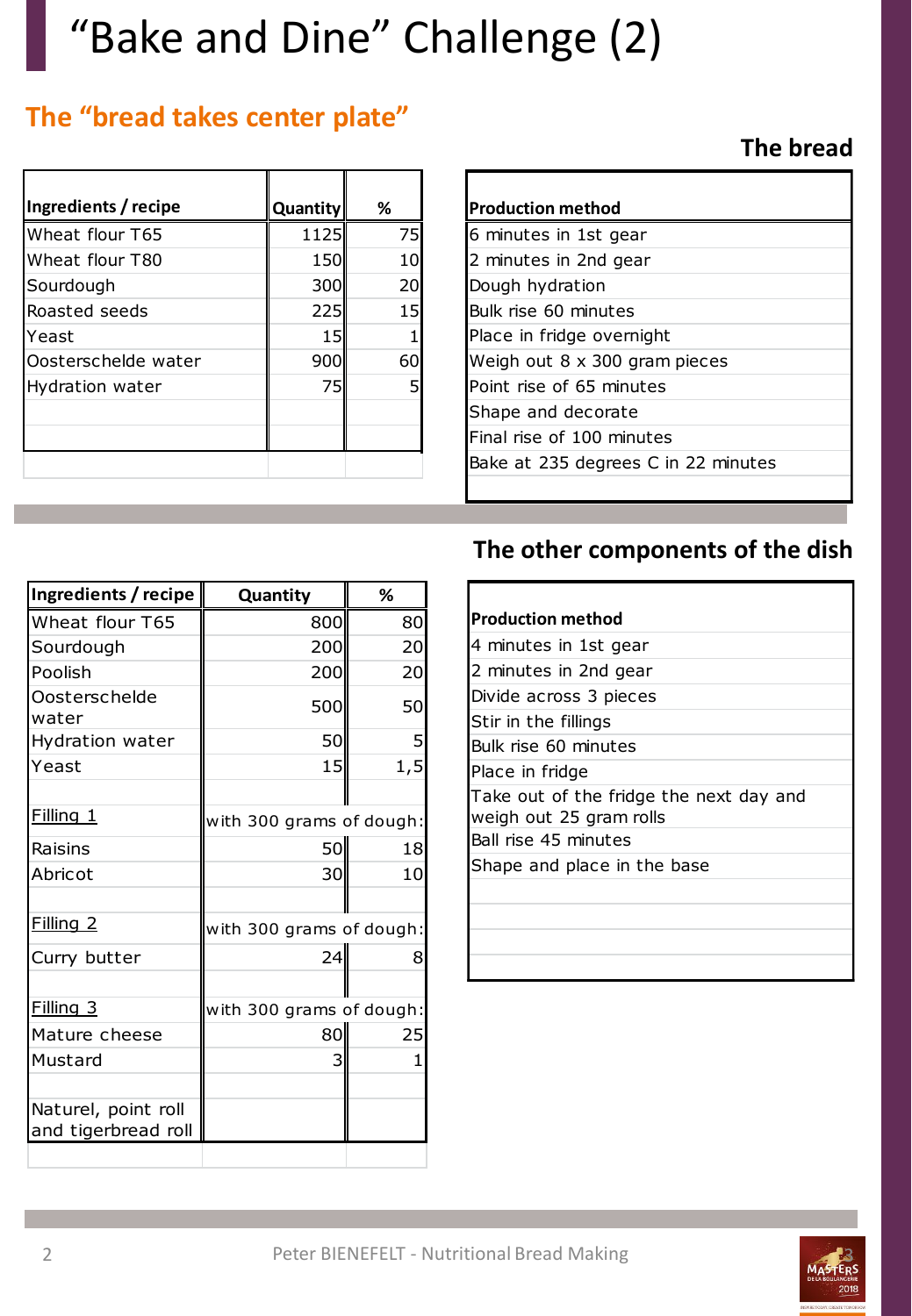# "Bake and Dine" Challenge (3)

## **The "bread takes center plate"**

## **Argument**





### **Physical and flavour characteristics**

An ideal bread, which can be served as a whole and is made up of various different shapes and flavours. A bread which can support the entire dinner in the form of different flavours and structures. This ensures the bread takes up a central place, which can be completely devoured by the end of the meal, just like the dinner itself.

#### **Product assessment indicators**

An extraordinary shape, which consists of a whole bread, but which can still be consumed across all the dinner courses. And literally something for everyone! It's subtle, with surprising flavours and is a fantastic accompaniment.

#### **Source of inspiration**

There are a variety of chefs, with a huge amount of experience of constructing dinners, who would also like bread to have a more central place. We have developed and tried this bread together with them. This is how it has developed into this model, appearance and composition.



#### **Conditions of integration of the bread in the dish**

The product must be served as fresh (warm) as possible. It deserves an honourable place on the menu and must be explained before the start of the dinner. The flavours can be adjusted in line with the menu in consultation with the chef, making sure it becomes a suitable accompaniment.



#### **The role of the bread in the dish**

The bread will ensure the senses and taste buds are stimulated. In addition to the dinner, the bread will also result in surprises in the mouth and will do full justice to the entire experience. The use of bread throughout the entire meal will result in better digestion and a less full feeling in the stomach, allowing for more peaceful eating. Bread is a relatively cheap addition to the table. The dishes can be more subtle and specific by eating them in combination with the bread. The bread will allow the taste buds to relax and will result in a good feeling in the stomach. This product will ensure a dinner, and all accompanying changing dishes, can perfectly blend together.